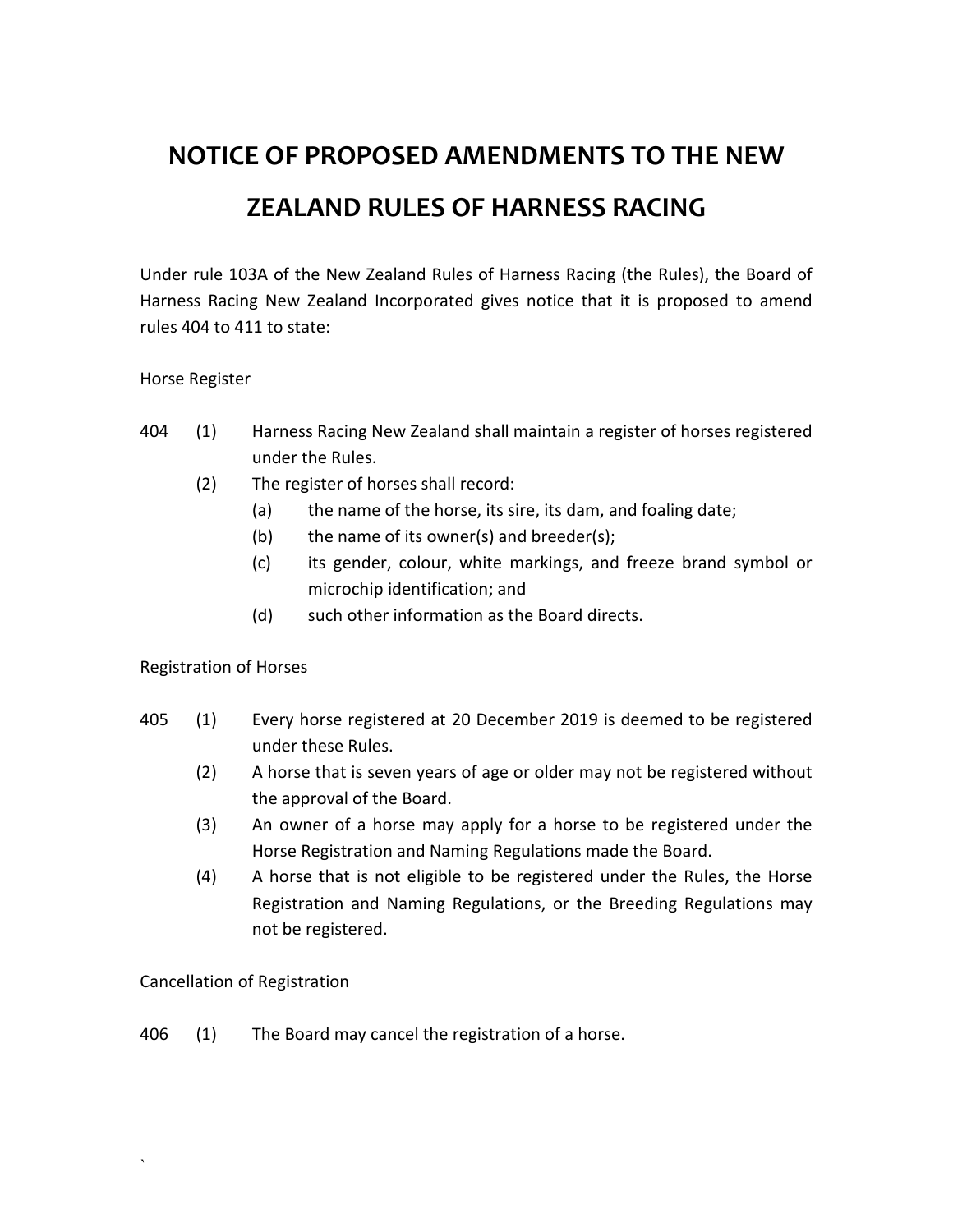- (2) Where the registration of a horse has been cancelled the Board may reinstate the registration of a horse if satisfied that the reason for the cancellation no longer exist.
- (3) Notification of cancellation of registration and reinstatement of registration shall be published in the Official Notifications.

## Transfer of an unregistered horse

407 A horse may not be transferred by way of sale, lease, or otherwise until it is registered.

## Nomination, entry and starting

- 408 (1) A horse is not eligible to be nominated for, or to start in, a race before it is registered and named in accordance with the Horse Registration and Naming Regulations.
	- (2) If the nomination is for a race in which only two or three-year-olds are eligible, and the nominations are taken before such horses reach the age of two years the date on nomination shall be the date of final payment or acceptance.
	- (3) If the Board becomes aware of any defect relating to the registration or other documentation of a horse it may direct the horse not be permitted to start in any race until such defect is rectified to the satisfaction of the Board.
	- (4) If the Board becomes aware of a dispute between the partners, part owners, or members of a syndicate of a horse, it may direct the horse not be permitted to start in any race until the dispute has been resolved by all parties to the dispute and they have informed the Board.
	- (5) HRNZ shall not be liable for any loss which may arise from any decision under sub-rule (3) and (4).
	- (6) A horse whose registration is retired under the Horse Registration and Naming Regulations is not eligible to be nominated for, or to start in a race.

Notification of gelding or death of a horse

`

409 (1) The owner of a horse which is gelded shall notify the Chief Executive within five working days of the date of gelding.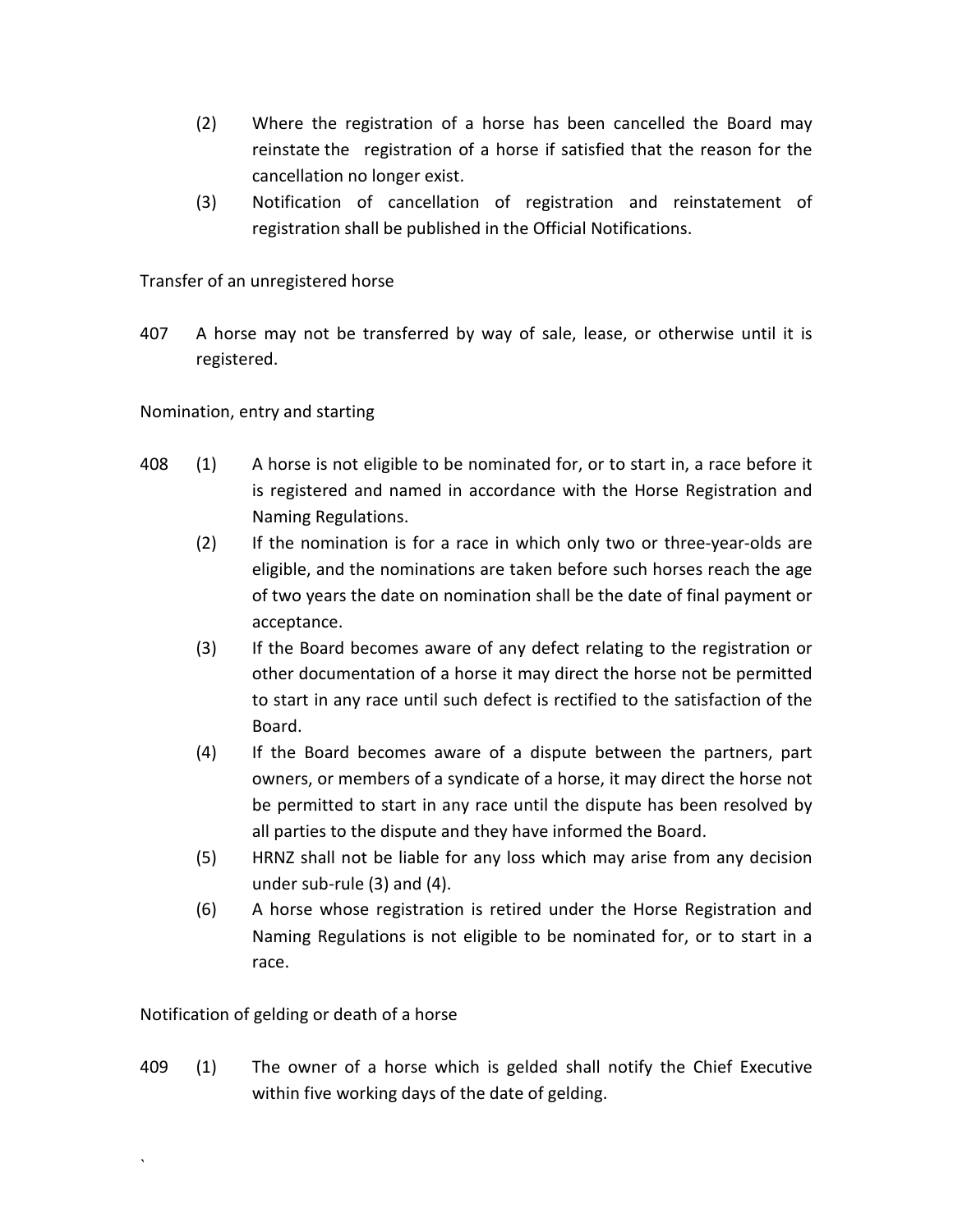- (2) On the death of any registered horse the owner at the time of death shall notify the Chief Executive to that effect within five working days of the date of death, and if directed by the Chief Executive shall furnish such corroborative evidence as the Board requires.
- (3) The Chief Executive must ensure where a horse is gelded or dies it is recorded in the horse register.

## Inspection before first race

- 410 (1) A horse must be presented before its first race to a Stipendiary Steward for inspection either:
	- (a) in the assembly area or place approved by the Stipendiary Steward no later than one hour before the advertised start time of the first race of the trials or race meeting at which it is intended to start the horse; or
	- (b) at any other place and time approved by a Stipendiary Steward prior to its first start.
	- (2) The Stipendiary Steward shall inspect the horse to ensure the horse is the horse described in horse register.
	- (3) If the Stipendiary Steward is satisfied the horse is the horse described in the horse register, the Stipendiary Steward shall notify HRNZ by such method approved by the Chief Executive.
	- (4) If no record is made under sub-rule (3) the horse is ineligible to start in a race.

Registered name and starting the correct horse

`

- 411 (1) A person shall not use as the name of a horse any name other than its registered name.
	- (2) Where a horse has, or is deemed to have, been accepted for a race no horse other than the accepted horse shall be brought to the racecourse for the purpose of the race.
	- (3) A person shall not start, or permit to be started, in a race a horse under a name other than its registered name.
	- (4) A person shall not start a horse in a race in the place of, or in substitution for, the horse entered for a race.
	- (5) A breach of this Rule is declared to be a serious racing offence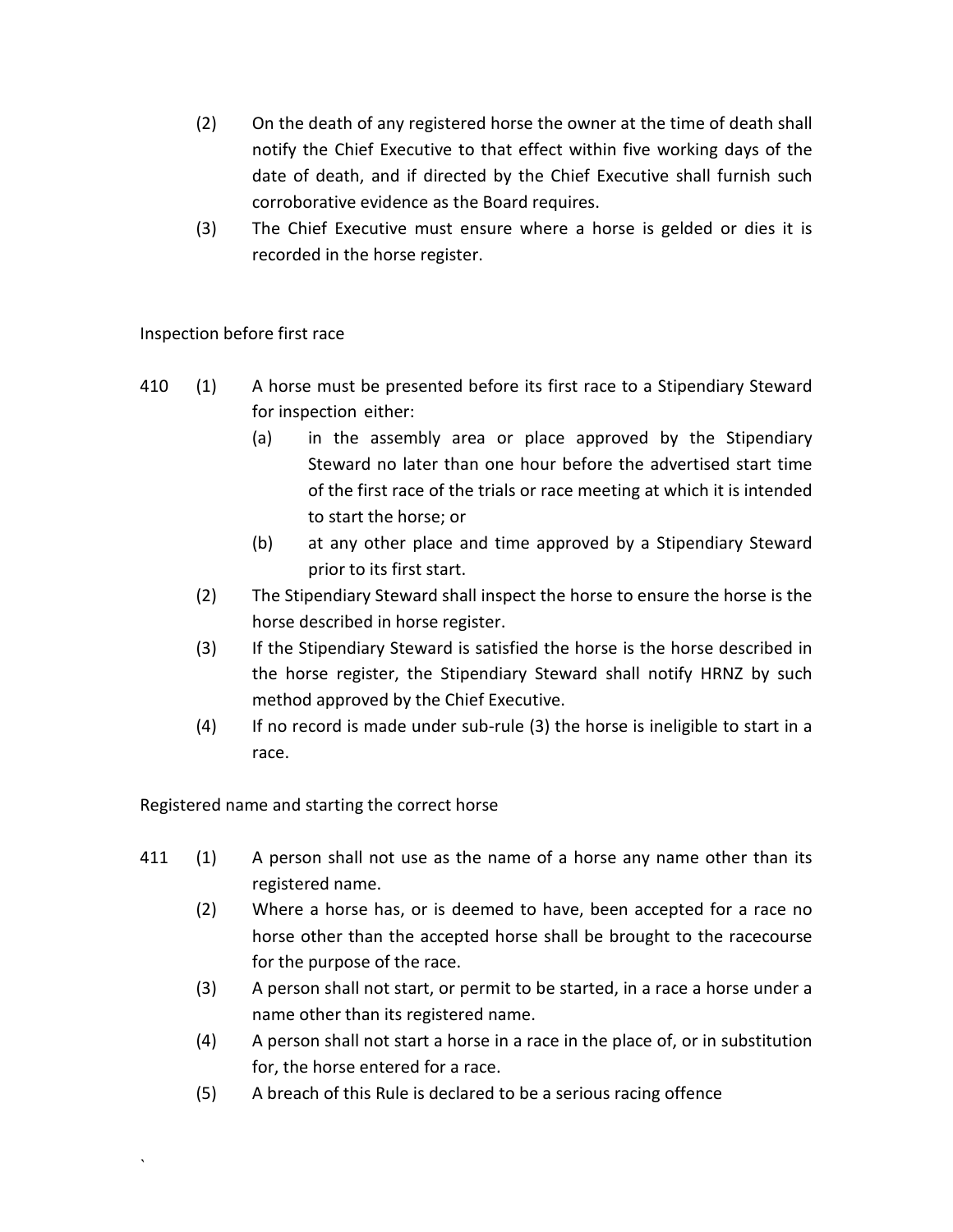#### **BACKGROUND**

Rules 404 to 411 require updating to align with the updated horse registration and naming regulations, which reflect the implementation of improved traceability of the registered Standardbreds.

#### **PROPOSED RULE CHANGES TO BE CONSIDERED BY THE BOARD**

Pursuant to the Rules, notice is given to every Club and Kindred Body that the proposed amendments will be considered at the HRNZ Board Meeting to be held on **Saturday 14 December 2019**.

#### **INDUSTRY CONSULTATION**

Clubs and Kindred Bodies may make written submissions to the Board as regards the proposed amendments and shall advise the Board if they wish to appear before the Board to make oral submissions on the proposed amendments **by 4.30 pm Thursday 5th December 2019**.

Submissions should be addressed to:

Chief Executive Harness Racing New Zealand Incorporated PO Box 459 CHRISTCHURCH 8140 Email: leanne@hrnz.co.nz

Pursuant to the Rules and the provisions of the Racing Act 2003, notice has also been given of these proposed amendments to the Judicial Control Authority, New Zealand Thoroughbred Racing, Greyhound Racing New Zealand and RITA. Written approval is required from RITA prior to the consideration of these proposed amendments by the Board.

If subsequently approved, it is intended these changes will take effect on 20 December 2019.

**Peter Jensen Chief Executive** Harness Racing New Zealand Incorporated

 $\mathbf{r}$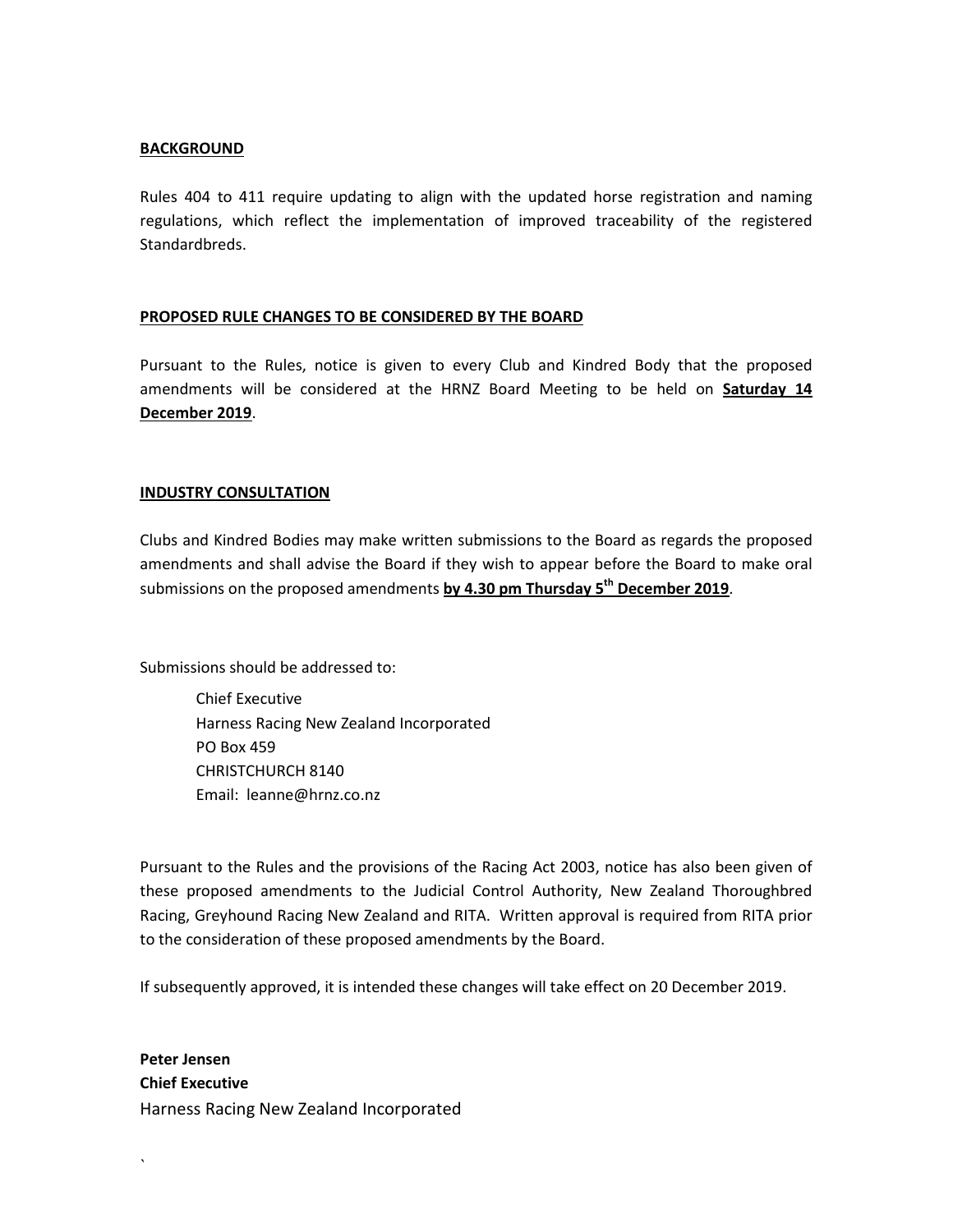

## **HORSE REGISTRATION AND NAMING REGULATIONS**

## **CONTENTS**

| 1.                |                                                            |  |  |
|-------------------|------------------------------------------------------------|--|--|
| 2.                |                                                            |  |  |
| 3.                |                                                            |  |  |
|                   |                                                            |  |  |
| 4.                |                                                            |  |  |
|                   |                                                            |  |  |
| 5                 |                                                            |  |  |
| 6                 |                                                            |  |  |
|                   |                                                            |  |  |
| 7                 |                                                            |  |  |
| 8                 | APPROVAL OF APPLICATION FOR APPROVAL OF NAME OF A HORSE 5  |  |  |
| 9                 |                                                            |  |  |
| 10                | APPROVAL OF APPLICATION TO CHANGE OF THE NAME OF A HORSE 6 |  |  |
|                   |                                                            |  |  |
| 11                |                                                            |  |  |
|                   |                                                            |  |  |
| $12 \overline{ }$ |                                                            |  |  |
|                   |                                                            |  |  |
| 13                |                                                            |  |  |
|                   |                                                            |  |  |
| 13                |                                                            |  |  |
|                   |                                                            |  |  |
|                   |                                                            |  |  |
|                   |                                                            |  |  |
| <b>FEES</b>       |                                                            |  |  |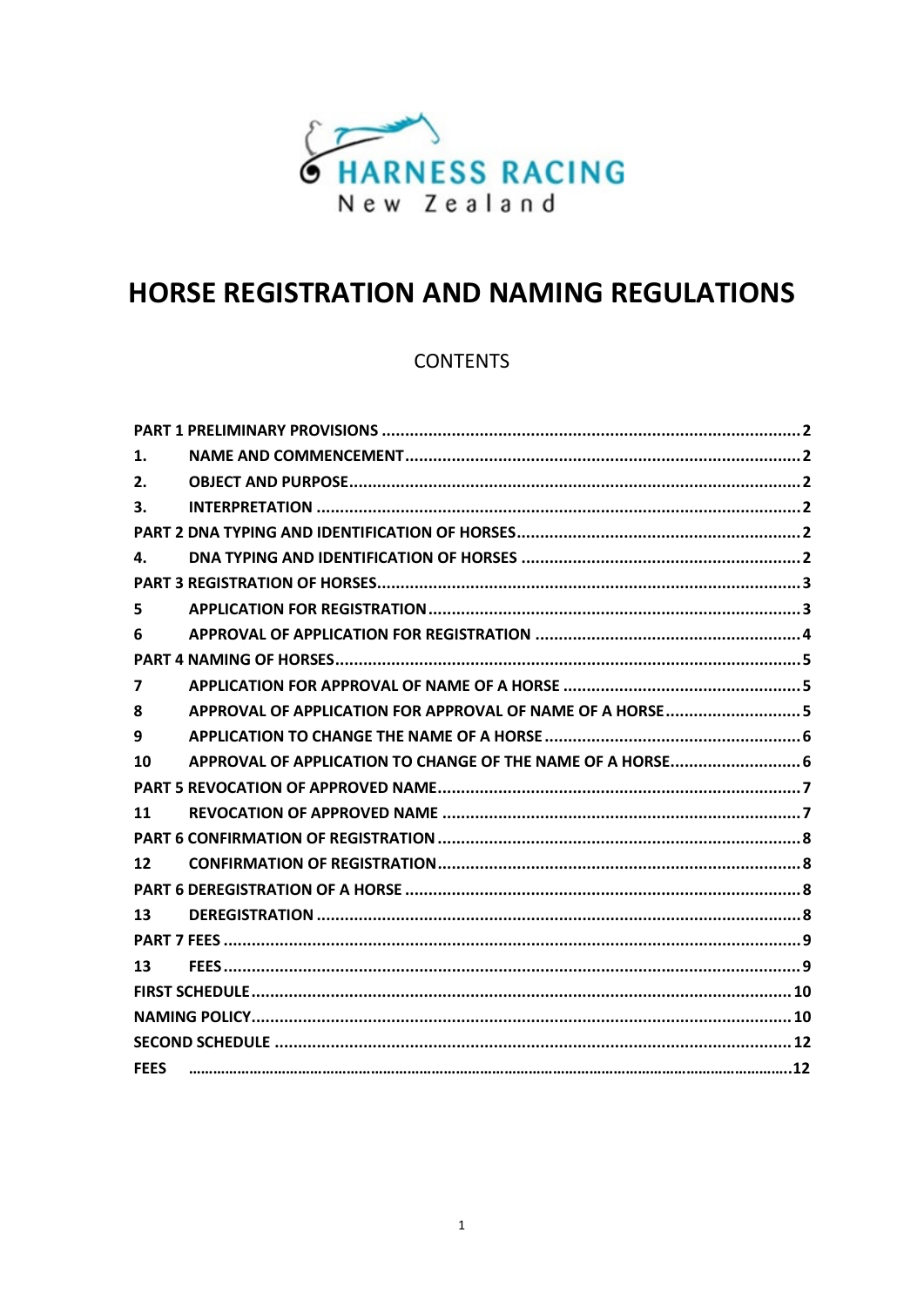## **HORSE REGISTRATION AND NAMING REGULATIONS**

#### PART 1 PRELIMINARY PROVISIONS

#### <span id="page-5-1"></span><span id="page-5-0"></span>**1. NAME AND COMMENCEMENT**

- 1.1 These regulations are the Horse Registration and Naming Regulations made by the Board under the New Zealand Rules of Harness Racing and Rules and clause 14.4 of the Constitution of Harness Racing New Zealand Incorporated.
- 1.2 These regulations come into force on 20 December 2019.

#### <span id="page-5-2"></span>**2. OBJECT AND PURPOSE**

- 2.1 These regulations provide for the registration, naming, renaming, and deregistration of horses under the Rules.
- 2.2 The regulations coupled with the Rules provide for improved traceability of standardbreds involved in racing and breeding.

#### <span id="page-5-3"></span>**3. INTERPRETATION**

3.1 In these regulations, unless the context otherwise requires:

**Chief Executive** means the Chief Executive of HRNZ or other person authorised to act on the chief executive's behalf.

**HRNZ** means Harness Racing New Zealand Incorporated.

**owner** means any person having an ownership interest in a horse and includes the racing manager of a horse owned by a syndicate or approved company.

**Rules** means the New Zealand Rules of Harness Racing.

**season** means the period from 1 August in a year to 31 July in the following year.

#### PART 2 DNA TYPING AND IDENTIFICATION OF HORSES

#### <span id="page-5-5"></span><span id="page-5-4"></span>**4. DNA TYPING AND IDENTIFICATION OF HORSES**

- 4.1 The owner of a horse must have the horse identified by a method approved by the Board at least three weeks before applying to register the horse. The method of identification may include freeze branding, implanting a microchip, or both.
- 4.2 At the time the horse is freeze branded, a microchip is implanted, or identified by other approved method the freeze branding contractor, microchipping contractor,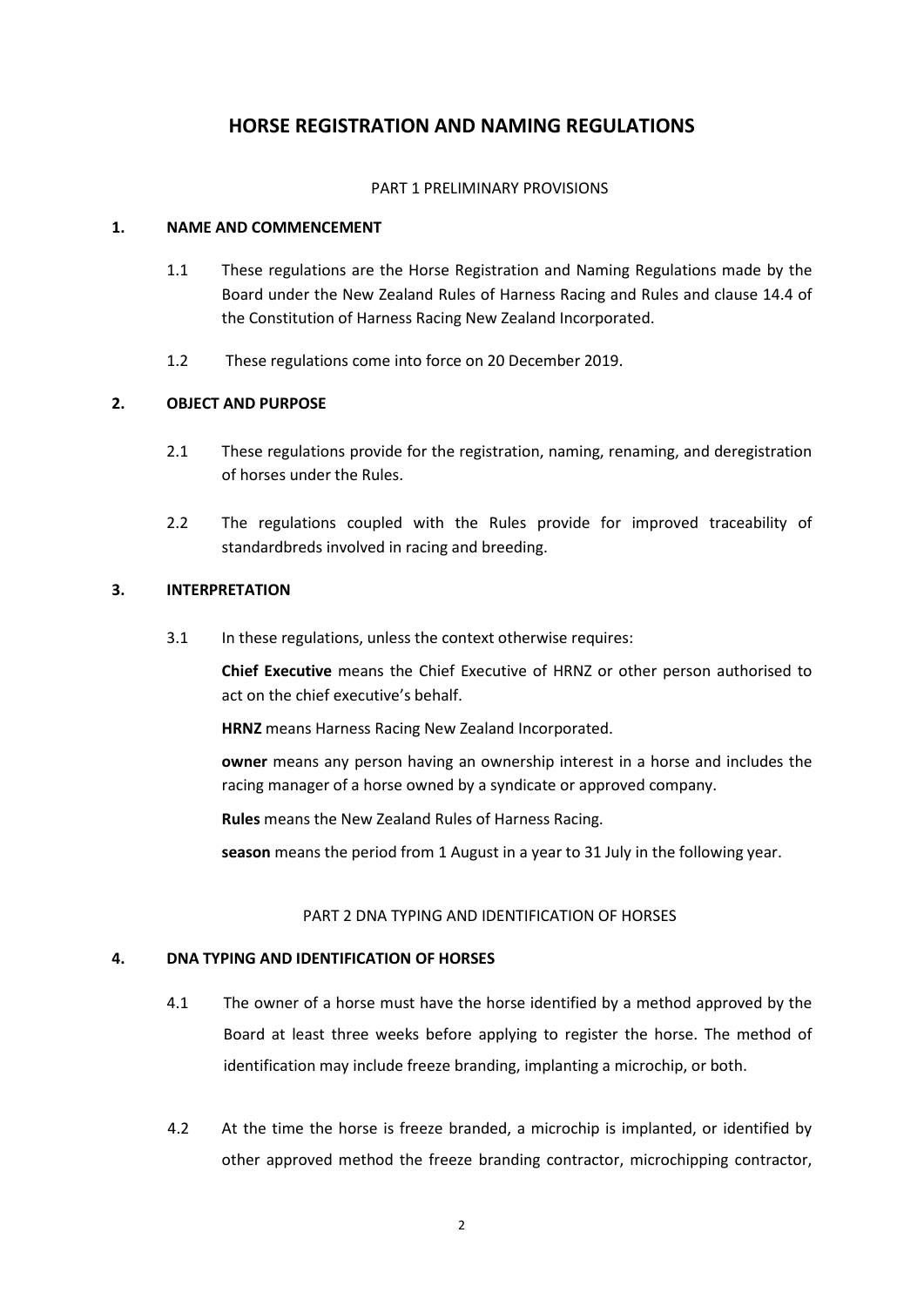or person approved by the Chief Executive, must obtain a sample for DNA analysis from:

- 4.2.1 the horse; and
- 4.2.2 the dam of the horse if the dam has not previously had a sample taken from it for DNA typing under the rules or regulations.
- 4.3 The sample for DNA analysis shall be forwarded to a laboratory approved by the Board in accordance with the Chief Executive's directions which must include analysis to identify the horse, its sire, and dam (DNA parentage verification report).
- 4.4 A further sample must be taken and forwarded to the approved laboratory if for any reason a sample received is not acceptable to the laboratory.
- 4.5 The laboratory shall carry out the DNA parentage verification report (or such other analysis as requested), on a basis agreed between the laboratory and HRNZ, and provide its report the Chief Executive.
- 4.6 Following receipt of the report from the laboratory the Chief Executive shall decide the details that may be recorded on registration of the horse. In the event there is doubt as to the correctness of any matter the Chief Executive shall report it to the Board.
- 4.7 No horse branded or microchipped after 1 August 1995 may be registered without a parentage verification DNA typing report unless the Board otherwise decides.
- 4.8 The Board may set a fee for DNA typing and identification of a horse.

#### PART 3 REGISTRATION OF HORSES

#### <span id="page-6-1"></span><span id="page-6-0"></span>**5 APPLICATION FOR REGISTRATION**

- 5.1 The Chief Executive may approve a form, which may include or be an online form, for an application for registration of a horse.
- 5.2 An approved form shall require the applicant to provide information as the Chief Executive may decide from time to time.
- 5.3 An owner of a horse may apply to the Chief Executive for the horse to be registered by completing an approved form.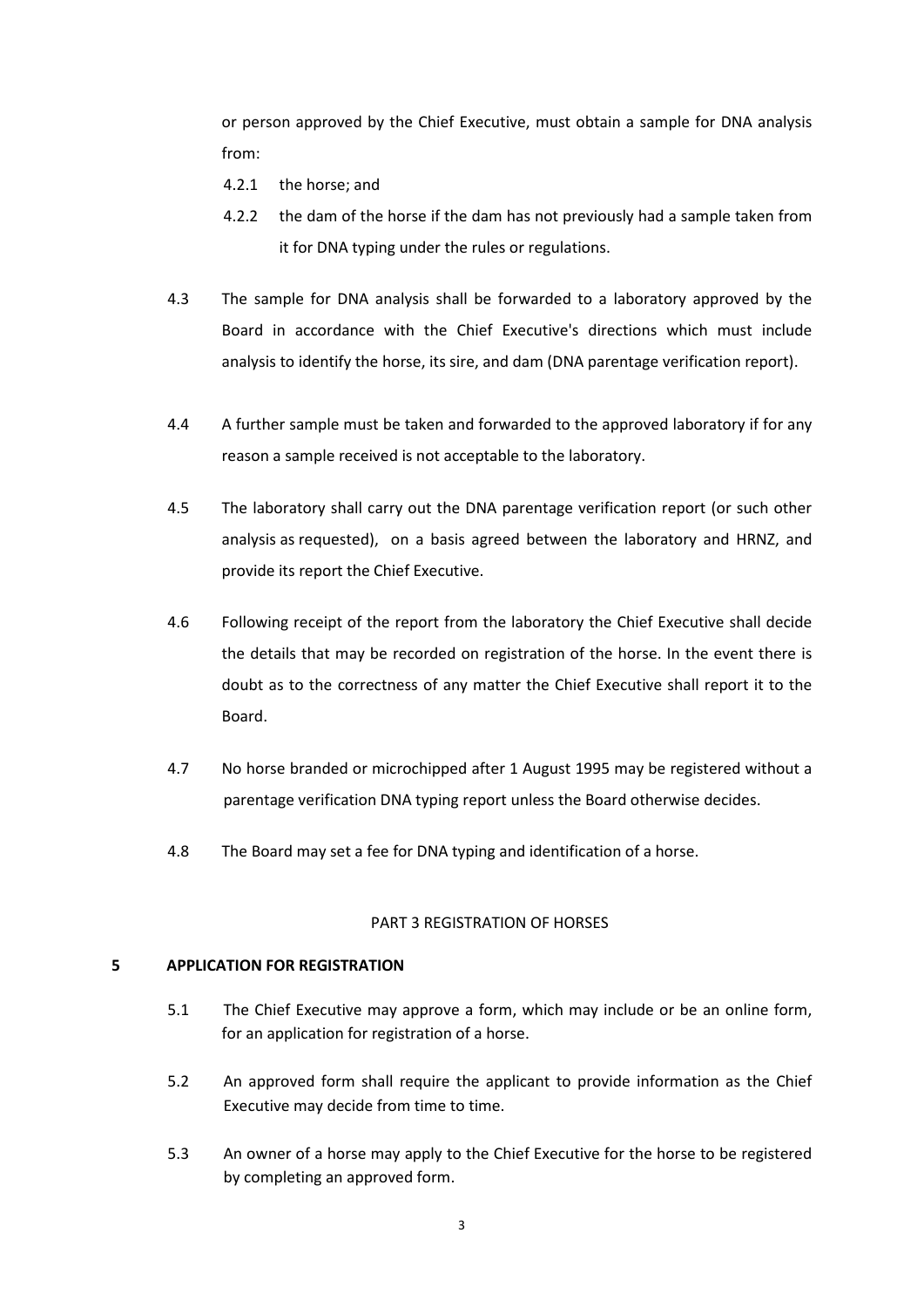- 5.4 The Board may from time to time set a fee for an application for registration of a horse. The fee may include an amount to be paid to the Equine Research Fund.
- 5.5 An application for registration of a foal born in New Zealand must be made on or before 1 March in the season in which the foal is born.
- 5.6 The Board may set an additional fee to be paid for an application to register a foal made after 1 March in the season in which the foal is born.

#### <span id="page-7-0"></span>**6 APPROVAL OF APPLICATION FOR REGISTRATION**

- 6.1 The Chief Executive may approve or refuse an application for registration of a horse.
- 6.2 The Chief Executive may require the owner to supply further information before deciding to approve or refuse an application.
- 6.3 The Chief Executive must refuse an application to register a horse if:
	- 6.3.1 the horse is disqualified under the Rules;
	- 6.3.2 the horse is not eligible to be registered under the Breeding Regulations or the Rules;
	- 6.3.3 the horse has not been freeze branded, microchipped, or identified by other method approved by the Board;
	- 6.3.4 the Chief Executive has not received a satisfactory DNA parentage verification report;
	- 6.3.5 the application form has not been properly completed;
	- 6.3.6 the owner does not supply the further information required by the Chief Executive;
	- 6.3.7 the prescribed fee for the application has not been paid; or
	- 6.3.8 the person who applies for registration of the horse, or any person having an interest in the horse:
		- 6.3.8.1 owes money to HRNZ;
		- 6.3.8.2 is on the unpaid forfeit list; or
		- 6.3.8.3 is disqualified under the Rules.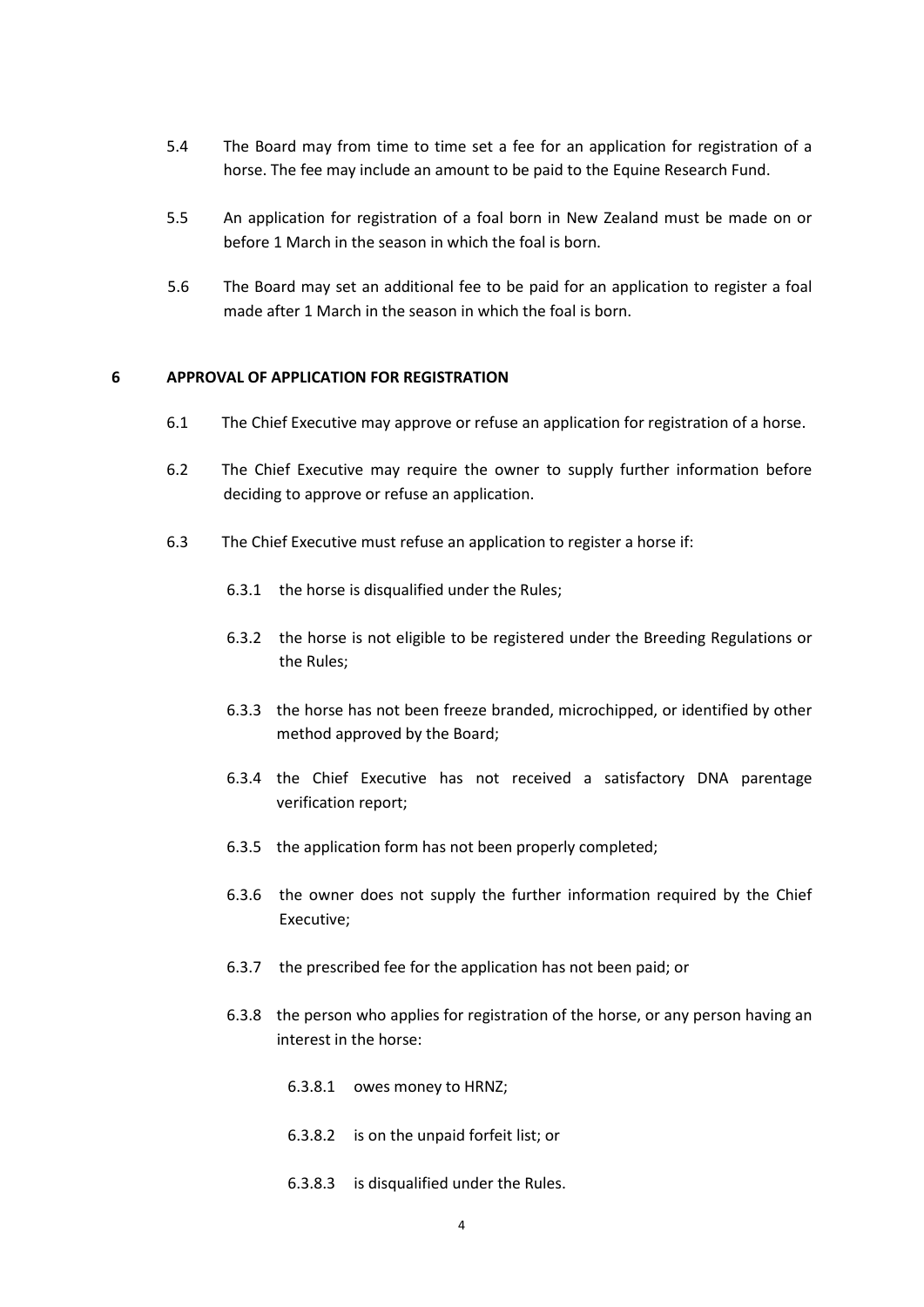- 6.4 The Chief Executive is not required to provide reasons for a decision to approve or refuse an application.
- 6.5 An applicant who is dissatisfied with the decision of the Chief Executive may apply in writing to the Board for a review the decision.
- 6.6 The Board on review may confirm the decision or vary the decision in any way it considers appropriate.

#### PART 4 NAMING OF HORSES

#### <span id="page-8-1"></span><span id="page-8-0"></span>**7 APPLICATION FOR APPROVAL OF NAME OF A HORSE**

- 7.1 The Chief Executive may approve a form, which may include or be an online form, for an application for approval of name of a horse.
- 7.2 An approved form may require the applicant to provide information as the Chief Executive may decide from time to time.
- 7.3 An owner of a horse may apply to the Chief Executive for approval of name of a horse by completing an approved form.
- 7.4 The Board may from time to time set a fee to be paid for an application for registration of a horse.

#### <span id="page-8-2"></span>**8 APPROVAL OF APPLICATION FOR APPROVAL OF NAME OF A HORSE**

- 8.1 The Chief Executive must have regard to the Horse Naming Policy set out in the First Schedule of these regulations when considering an application for approval of name of a horse*.*
- 8.2 The Chief Executive may require the owner to supply further information before deciding to approve or refuse an application.
- 8.3 The Chief Executive may approve or refuse an application.
- 8.4 The Chief Executive must refuse an application to approve a name if:
	- 8.4.1 the name would be contrary the Horse Naming Policy;
	- 8.4.2 the application form has not been properly completed;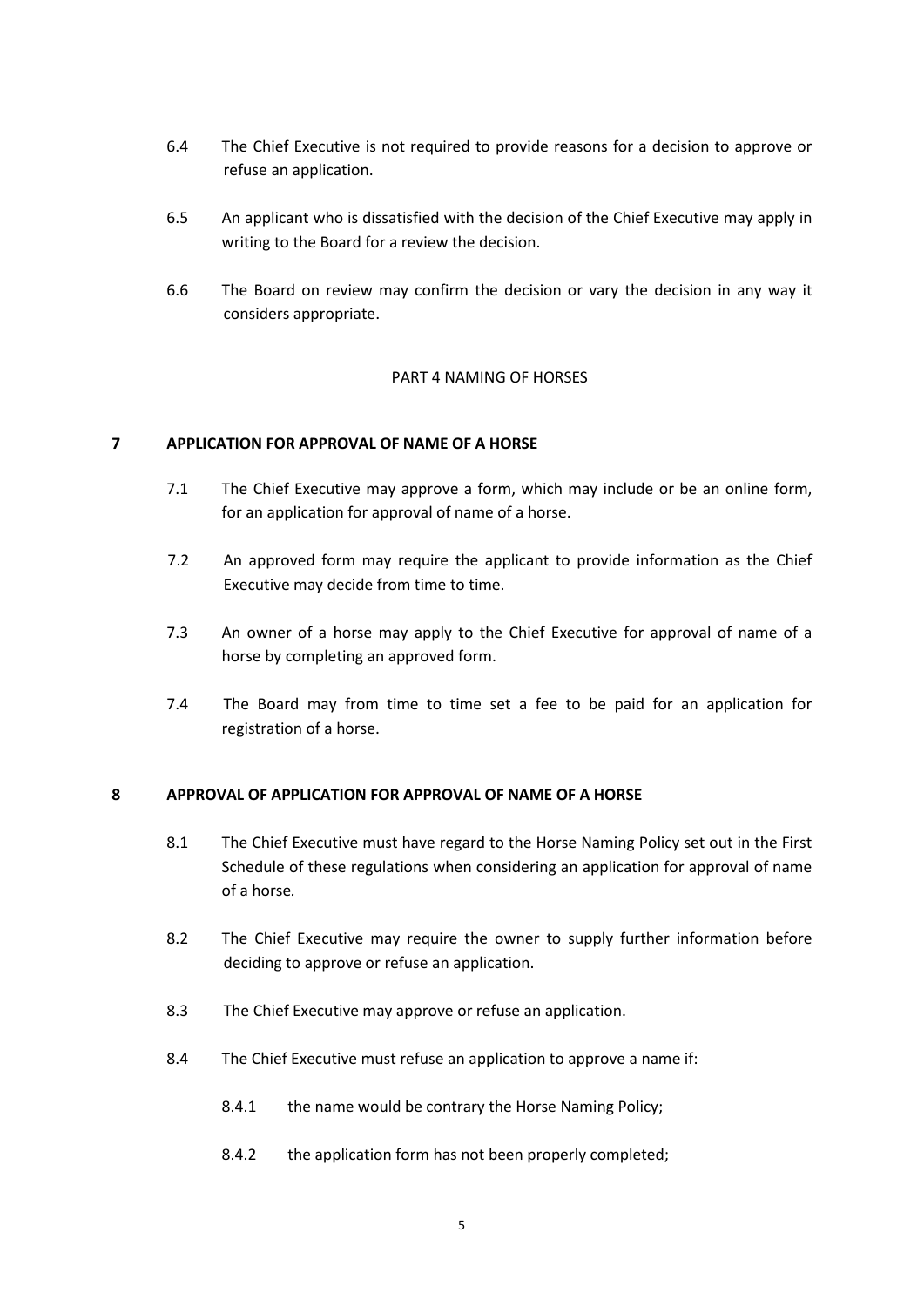- 8.4.3 the owner does not supply the further information required by the Chief Executive;
- 8.4.4 the horse is disqualified under the Rules; or
- 8.4.5 the person who applies for approval of name, or any person having an interest in the horse:
	- 8.4.5.1 owes money to HRNZ;
	- 8.4.5.2 is on the unpaid forfeit list; or
	- 8.4.5.3 is disqualified under the Rules.
- 8.5 The Chief Executive is not required to provide reasons for a decision to approve or refuse an application.
- 8.6 An applicant who is dissatisfied with the decision of the Chief Executive may apply in writing to the Board for a review of the decision.
- 8.7 The Board on review may confirm the decision or vary the decision in any way it considers appropriate.

#### <span id="page-9-0"></span>**9 APPLICATION TO CHANGE THE NAME OF A HORSE**

- 9.1 The Chief Executive may approve a form, which may include or be an online form, for an application to change the name of a horse.
- 9.2 An approved form may require the applicant to provide information as the Chief Executive may decide from time to time.
- 9.3 An owner of a horse may apply to the Chief Executive for to change the name of a horse by completing an approved form.
- 9.4 The Board may from time to time set a fee to be paid for an application to change the name of a horse.

#### <span id="page-9-1"></span>**10 APPROVAL OF APPLICATION TO CHANGE OF THE NAME OF A HORSE**

- 10.1 The Chief Executive must have regard to the Horse Naming Policy set out in the First Schedule of these regulations when considering an application for change of name of a horse*.*
- 10.2 The Chief Executive may require the owner to supply further information before deciding to approve or refuse an application.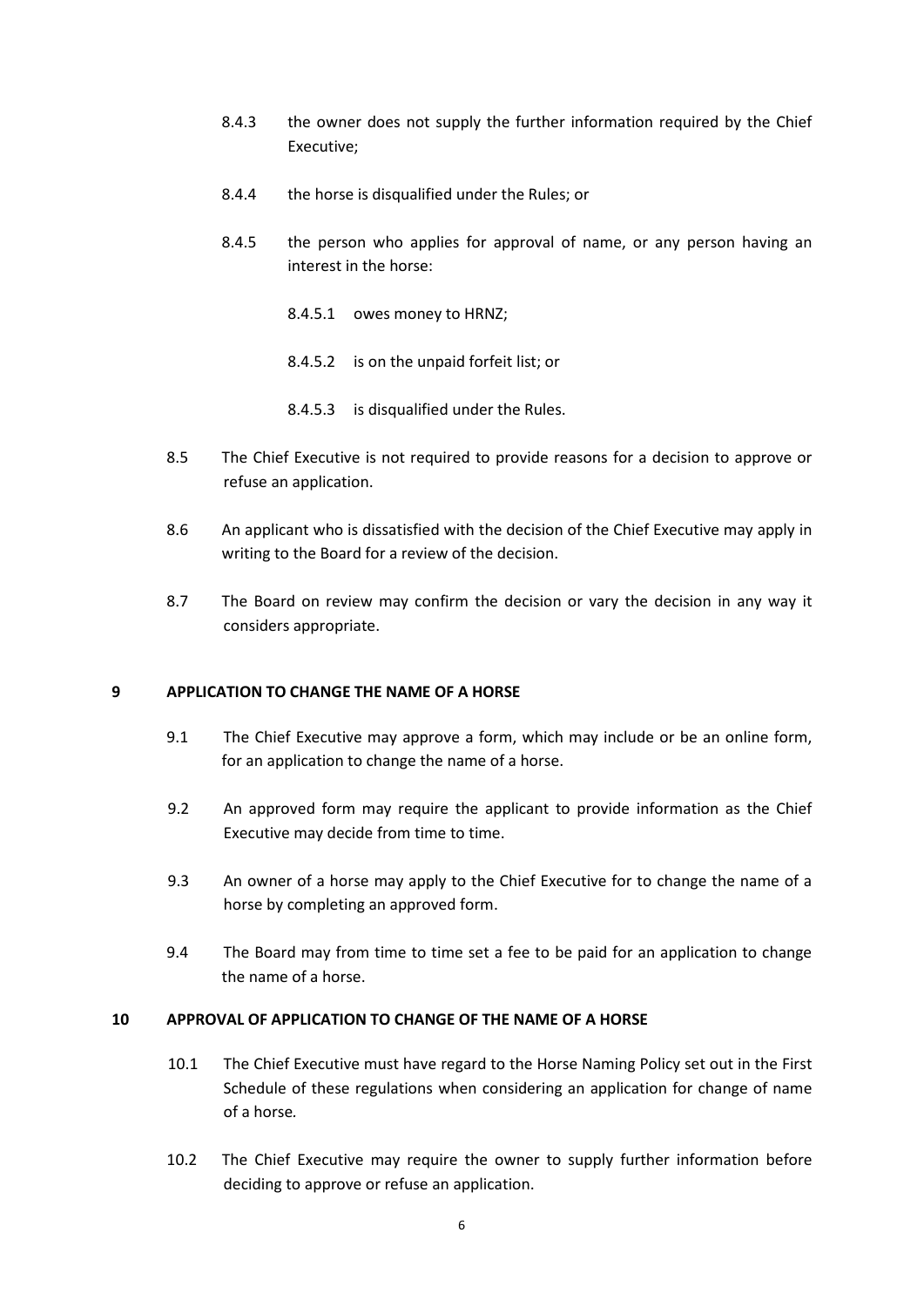- 10.3 The Chief Executive may approve or refuse an application.
- 10.4 The Chief Executive must refuse an application to change a name of a horse if:
	- 10.4.1 the name would be contrary the Horse Naming Policy;
	- 10.4.2 the application form has not been properly completed;
	- 10.4.3 the owner does not supply the further information required by the Chief Executive;
	- 10.4.4 the horse is disqualified under the Rules; or
	- 10.4.5 the person who applies for change of name, or any person having an interest in the horse:
		- 10.4.5.1 owes money to HRNZ;
		- 10.4.5.2 is on the unpaid forfeit list; or
		- 10.4.5.3 is disqualified under the Rules.
- 10.5 The Chief Executive is not required to provide reasons for a decision to approve or refuse an application.
- 10.6 An applicant who is dissatisfied with the decision of the Chief Executive may apply in writing to the Board for a review of the decision.
- 10.7 The Board on review, may confirm the decision or vary the decision in any way it considers appropriate.

#### PART 5 REVOCATION OF APPROVED NAME

#### <span id="page-10-1"></span><span id="page-10-0"></span>**11 REVOCATION OF APPROVED NAME**

- 11.1 The Chief Executive may revoke the approval of a horse's name if it is considered the name has become contrary the Horse Naming Policy.
- 11.2 On the horse's name being revoked, the owner shall apply for a change of name and regulations 9 and 10 shall apply, with necessary modification, to the application except that no fee shall be payable for the application.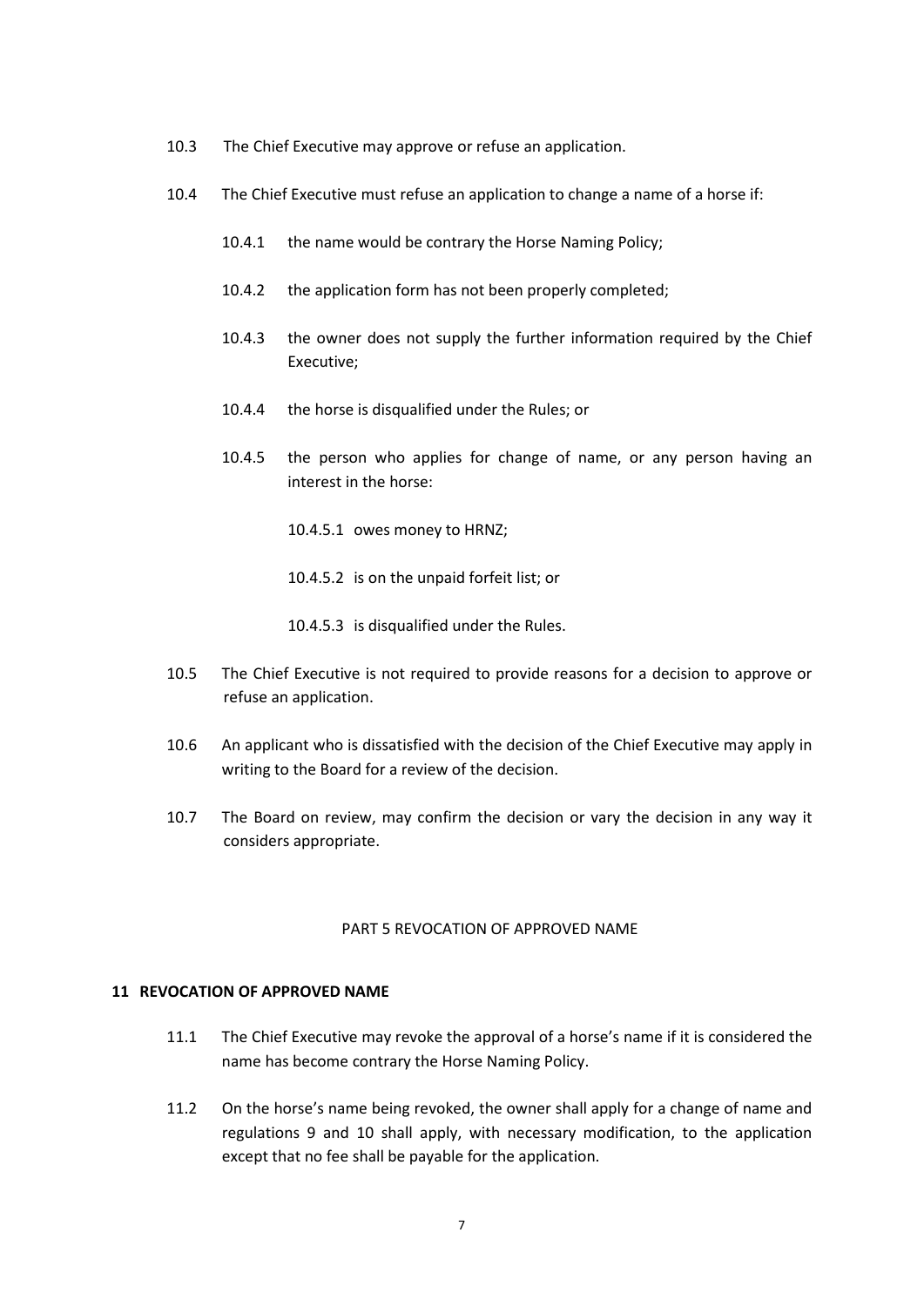- 11.3 An owner who is dissatisfied with the decision of the Chief Executive may apply in writing to the Board for a review of the decision.
- 11.4 The Board on review, may confirm the decision or vary the decision in any way it considers appropriate.

#### PART 6 CONFIRMATION OF REGISTRATION

#### <span id="page-11-1"></span><span id="page-11-0"></span>**12 CONFIRMATION OF REGISTRATION**

- 12.1 The Chief Executive on approving the registration must record the detail in the Harness Racing New Zealand horse register and send to the owner or owners a confirmation of registration.
- 12.2 If the name of a horse is approved after the horse is registered the Chief Executive on approving the name shall record the name in the Harness Racing New Zealand horse register and send to the owner or owners a confirmation of registration which includes the horse's name.
- 12.3 If the change of the name of a horse is approved the Chief Executive shall record the change of name in the Harness Racing New Zealand horse register and send to the owner or owners a confirmation of registration which includes the horses changed name.

#### PART 6 DEREGISTRATION OF A HORSE

#### <span id="page-11-3"></span><span id="page-11-2"></span>**13 DEREGISTRATION**

- 13.1 A horse registration must be withdrawn if the horse:
	- 13.1.1 is retired from racing and not retained for breeding;
	- 13.1.2 is retired from racing and breeding;
	- 13.1.3 in the case of a broodmare is retired from breeding;
	- 13.1.4 in the case of a stallion standing at stud is retired from service; or
	- 13.1.5 dies.
- 13.2 The Chief Executive may approve a form, which may include or be an online form, for notification of a horse whose registration is to be withdrawn.
- 13.3 An approved form may require the owner to provide information as the Chief Executive may decide from time to time.
- 13.4 The owner of a horse who registration is to be withdrawn must notify the Chief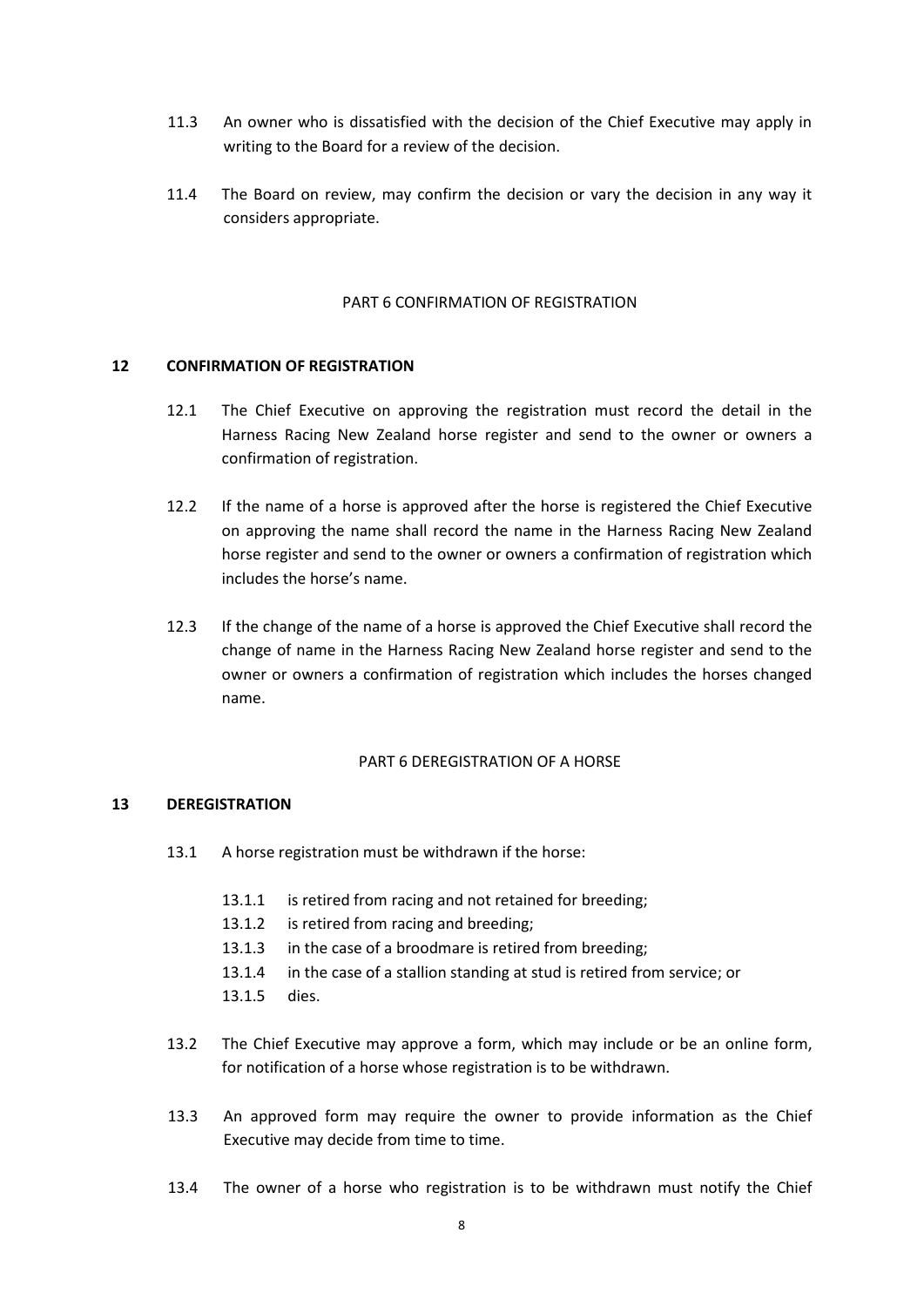Executive by completing the approved form and sending it to the Chief Executive within 5 working days from the date of the horse:

- 13.4.1 is retired from racing and not retained for breeding;
- 13.4.2 is retired from racing and breeding;
- 13.4.3 in the case of a broodmare is retired from breeding;
- 13.4.4 in the case of a stallion standing at stud is retired from service; or

13.4.5 dies.

- 13.5 The Chief Executive may require the owner to supply further information.
- 13.6 On receipt of the approved form and any further information required by the Chief Executive the Chief Executive must record in the Harness Racing New Zealand horse register the retirement of the horse's registration.
- 13.7 A horse that has had its registration withdrawn may be re-registered for racing, breeding, or both by an application under clause 5.2, and clause 5.3, 6.1 to 6.6, and 12.1 shall apply with necessary modification.
- 13.8 The Board may set a fee to be paid for a notification of a horse whose registration is to be retired, for notice that is given after the 5 working day period in clause 13.4, and for an application to re-register a horse under clause 13.7.

## PART 7 FEES

## <span id="page-12-1"></span><span id="page-12-0"></span>**13 FEES**

13.1 The fees determined by the Board from time to time under these regulations are set out in the Second Schedule.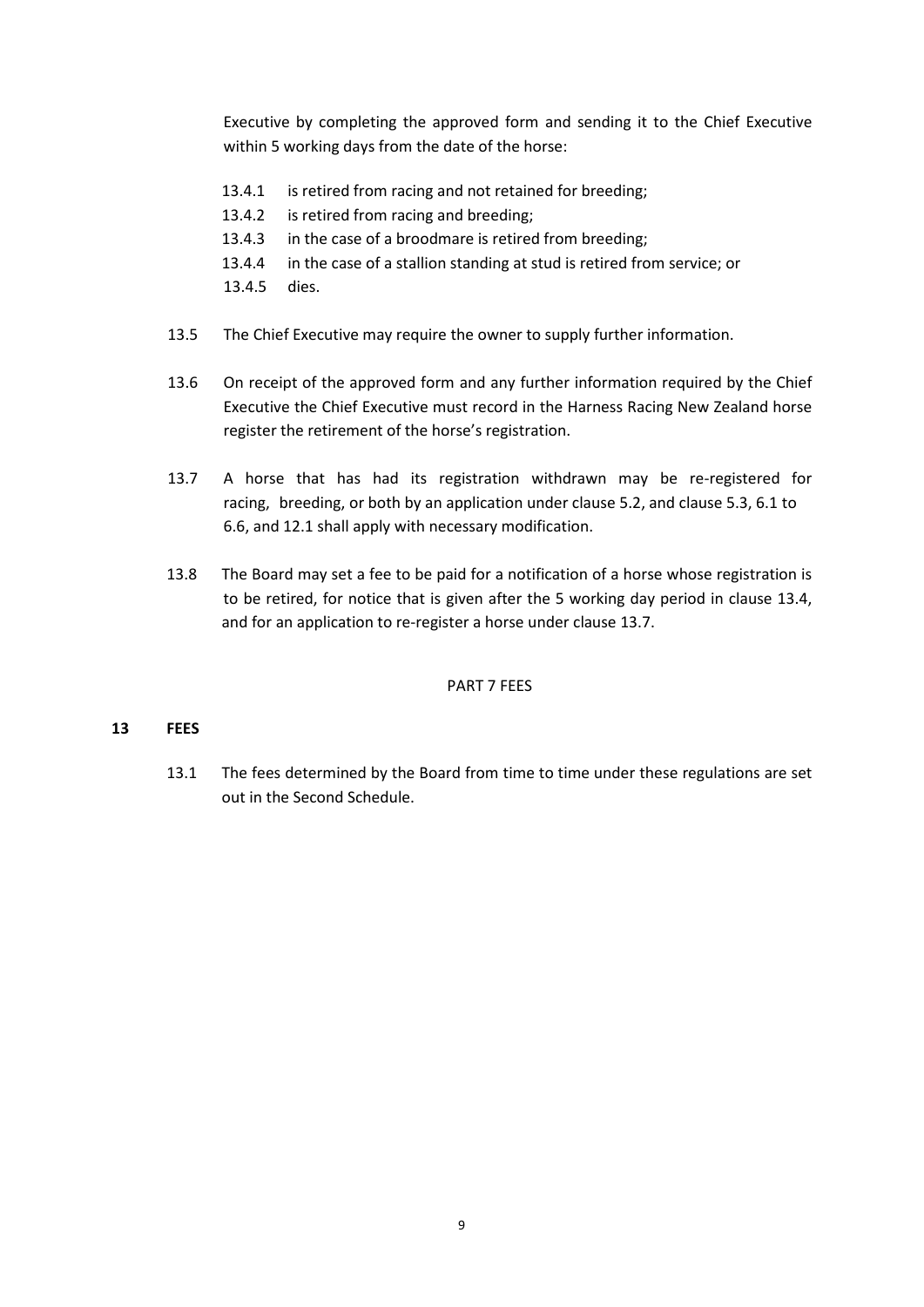#### FIRST SCHEDULE

#### <span id="page-13-1"></span><span id="page-13-0"></span>**NAMING POLICY**

- 1. The Chief Executive must not approve a name that:
	- 1.1 Is of a horse previously registered under the Rules in the preceding 20 years.
	- 1.2 Is of a horse previously registered under the Rules that won a race of importance/significance (e.g. any Group 1 winner).
	- 1.3 Is of any stallion or mare that has sired or produced progeny except when: 1.3.1 the descendants of a stallion or mare do not extend beyond 3 generations; 1.3.2 the progeny therein have not won a race of importance; or 1.3.3 20 years has expired since the birth of the last known descendant.
	- 1.4 Includes a Registered Stud Name used by other than the person to whom the name is registered.
	- 1.5 May cause confusion in breeding records by reason that it is the duplicate of a name prominent in breeding or racing outside New Zealand.
	- 1.6 Is of a well-known thoroughbred.
	- 1.7 Might cause offence to a reasonable person.
	- 1.8 Has political, religious or sacred significance.
	- 1.9 Is indecent or of irreverent character in any language.
	- 1.10 Is an undignified name.
	- 1.11 Is of an Institution or Organisation.
	- 1.12 If of a well-known person, living or dead, the naming of which may be objectionable to the persons concerned, to relatives or to others in general (It is a specific requirement that written permission to use the name is required where the person concerned is a well-known New Zealander.)
	- 1.13 Has trade mark or copyright origins.
	- 1.14 Of more than twenty (20) characters in length including spaces.
	- 1.15 Containing characters not normally associated with the English language.
	- 1.16 Has single initials or numerals.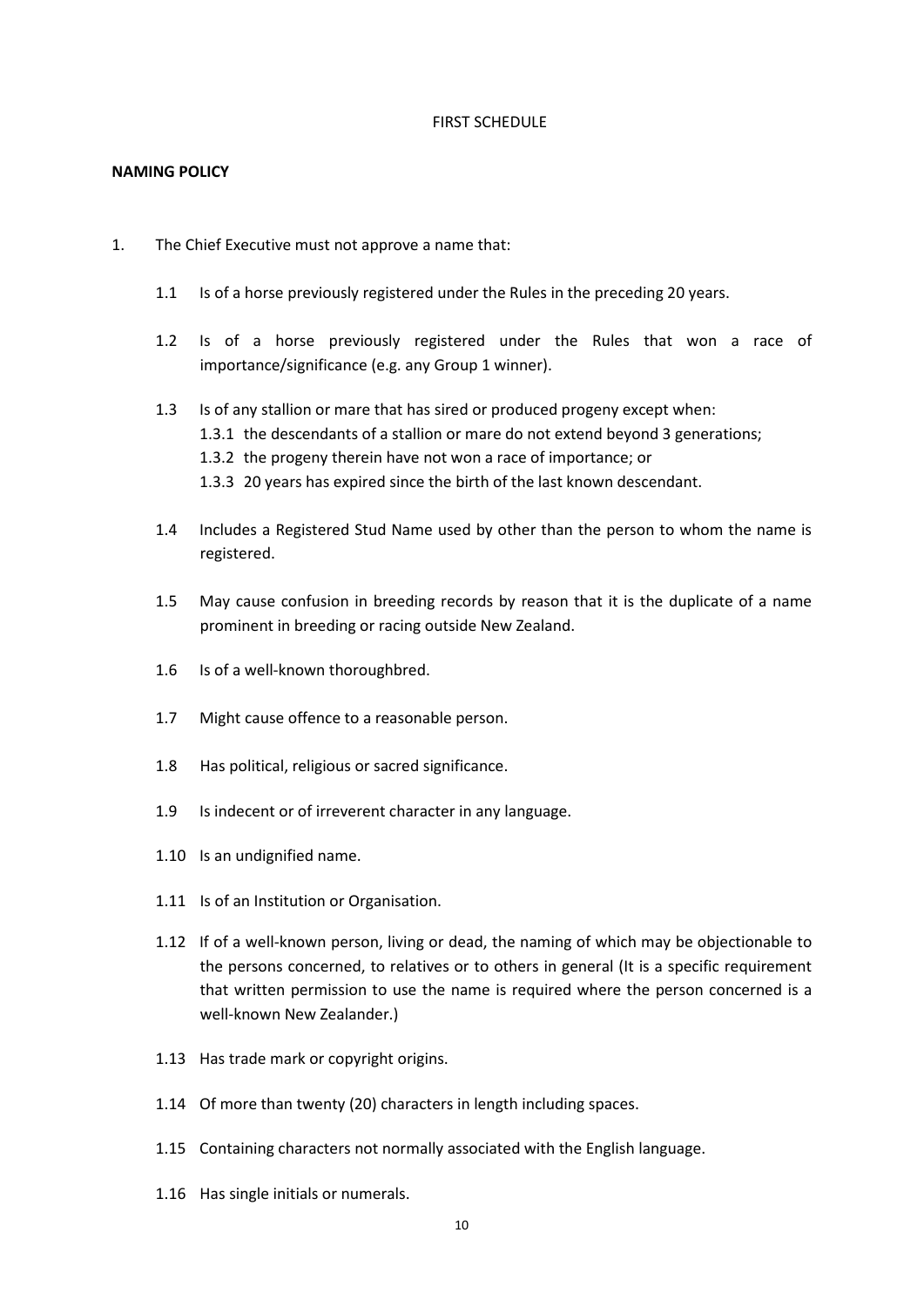- 1.17 Using hyphens, question marks and exclamation marks. Apostrophes may be allowed provided they do not appear as the first character in a name.
- 1.18 Commonly referred to as a 'tongue twister'.
- 1.19 That sounds like an English word or phrase that is spelled in such a manner that it could cause difficulty when being searched for in a stud book or database.
- 1.20 Is likely to cause confusion by reason that it sounds or reads like an existing name.
- 1.21 A name that when spoken would sound similar to a name that would not be approved.
- 2. In the case of a foreign horse named before being imported to New Zealand the Chief Executive may approve its foreign name or approves it foreign name on the condition of it being registered with a numeral, and that case the name of the horse is the horse with the numeral.
- 3. For the avoidance of doubt the name of any horse that has died that has not raced and had any progeny shall be available for re-use providing the name would otherwise be approved.